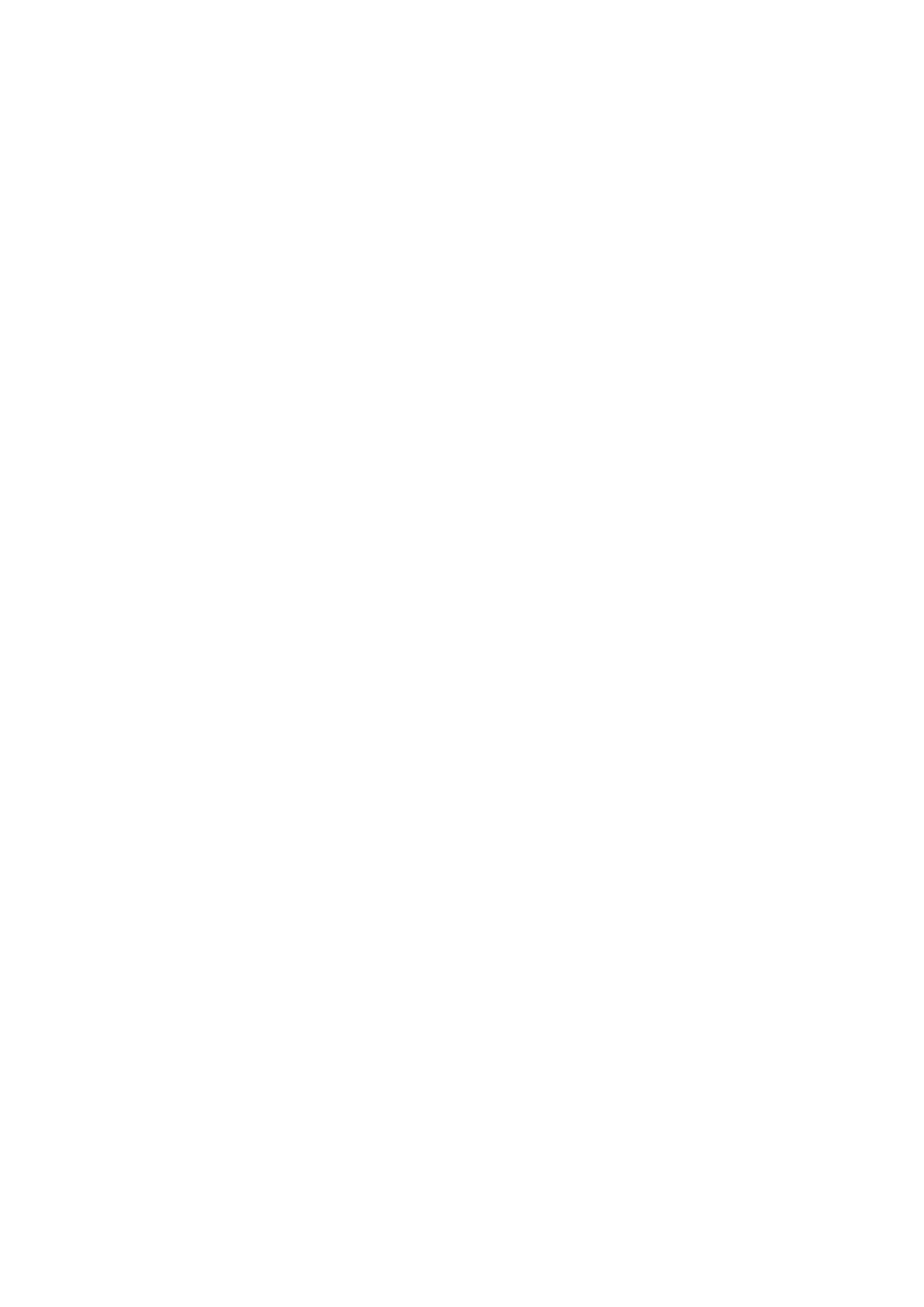

# House of Commons Committee of Public Accounts

# **Extending the Right to Buy to housing association tenants**

**Thirty-eighth Report of Session 2015–16**

*Report, together with formal minutes relating to the report*

*Ordered by the House of Commons to be printed 25 April 2016*

> **HC 880** Published on 29 April 2016 by authority of the House of Commons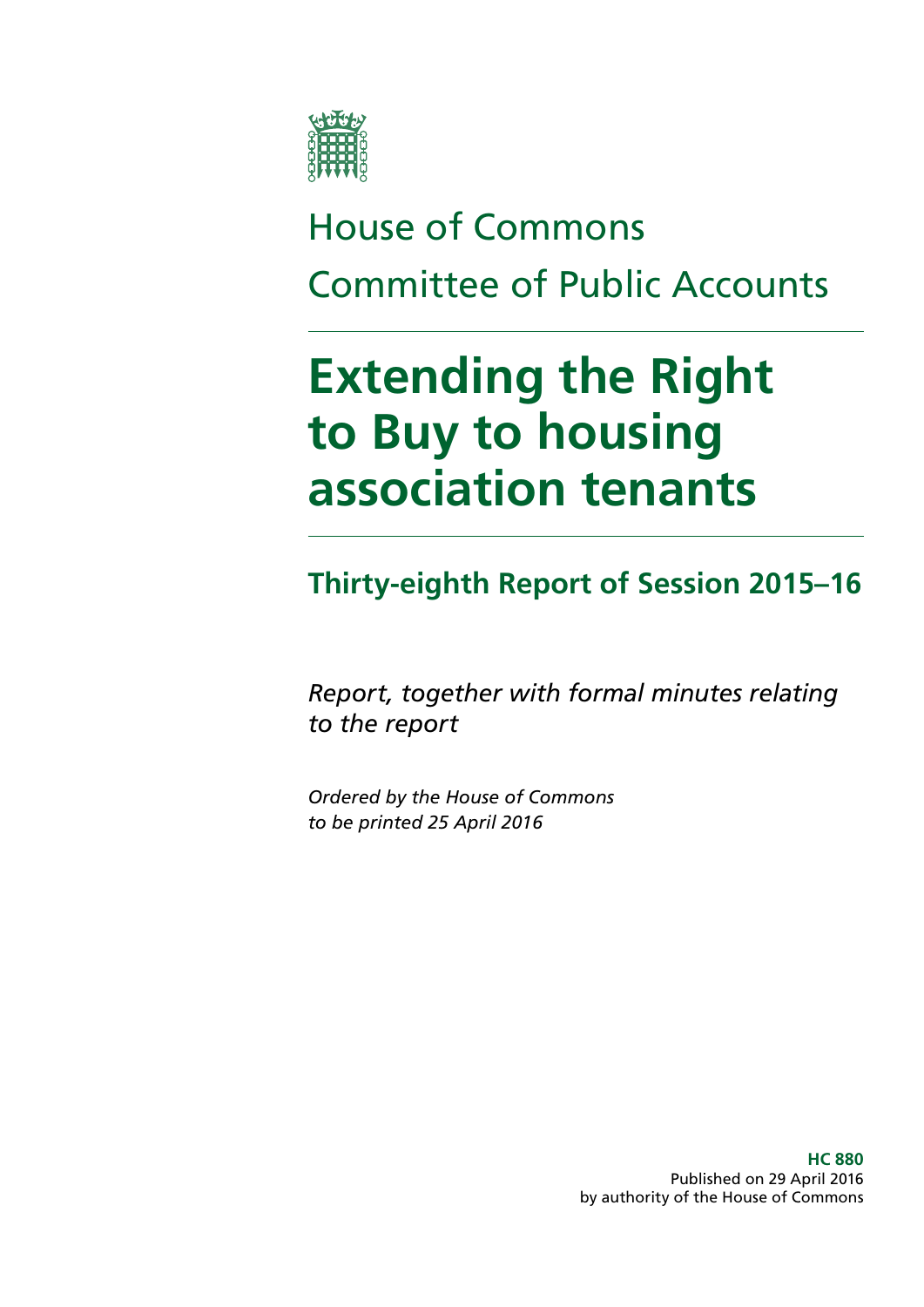#### **The Committee of Public Accounts**

The Committee of Public Accounts is appointed by the House of Commons to examine "the accounts showing the appropriation of the sums granted by Parliament to meet the public expenditure, and of such other accounts laid before Parliament as the committee may think fit" (Standing Order No.148).

#### **Current membership**

[Meg Hillier](http://www.parliament.uk/biographies/commons/meg-hillier/1524) (*Labour (Co-op), Hackney South and Shoreditch*) (Chair) [Mr Richard Bacon](http://www.parliament.uk/biographies/commons/mr-richard-bacon/1451) (*Conservative, South Norfolk*) [Harriett Baldwin](http://www.parliament.uk/biographies/commons/harriett-baldwin/4107) (*Conservative, West Worcestershire*) [Deidre Brock](http://www.parliament.uk/biographies/commons/deidre-brock/4417) (*Scottish National Party, Edinburgh North and Leith*) [Chris Evans](http://www.parliament.uk/biographies/commons/chris-evans/4040) (*Labour (Co-op), Islwyn*) [Rt Hon Caroline Flint](http://www.parliament.uk/biographies/commons/caroline-flint/389) (*Labour, Don Valley*) [Kevin Foster](http://www.parliament.uk/biographies/commons/kevin-foster/4451) (*Conservative, Torbay*) [Mr Stewart Jackson](http://www.parliament.uk/biographies/commons/mr-stewart-jackson/1551) (*Conservative, Peterborough*) [Nigel Mills](http://www.parliament.uk/biographies/commons/nigel-mills/4136) (*Conservative, Amber Valley*) [David Mowat](http://www.parliament.uk/biographies/commons/david-mowat/4080) (*Conservative, Warrington South*) [Stephen Phillips](http://www.parliament.uk/biographies/commons/stephen-phillips/4054) (*Conservative, Sleaford and North Hykeham*) [Bridget Phillipson](http://www.parliament.uk/biographies/commons/bridget-phillipson/4046) (*Labour, Houghton and Sunderland South*) [John Pugh](http://www.parliament.uk/biographies/commons/john-pugh/1454) (*Liberal Democrat, Southport*) [Karin Smyth](http://www.parliament.uk/biographies/commons/karin-smyth/4444) (*Labour, Bristol South*) [Mrs Anne-Marie Trevelyan](http://www.parliament.uk/biographies/commons/mrs-anne-marie-trevelyan/4531) (*Conservative, Berwick-upon-Tweed*)

#### **Powers**

Powers of the Committee of Public Accounts are set out in House of Commons Standing Orders, principally in SO No.148. These are available on the Internet via [www.parliament.uk.](http://www.parliament.uk)

#### **Publication**

Committee reports are published on the Committee's website at [www.parliament.uk/pac](http://www.parliament.uk/pac) and in print by Order of the House.

Evidence relating to this report is published on the [inquiry publications](http://www.parliament.uk/business/committees/committees-a-z/commons-select/public-accounts-committee/inquiries/parliament-2015/right-to-buy-15-16/)  [page](http://www.parliament.uk/business/committees/committees-a-z/commons-select/public-accounts-committee/inquiries/parliament-2015/right-to-buy-15-16/) of the Committee's website.

#### **Committee staff**

The current staff of the Committee are Stephen McGinness (Clerk), Dr Mark Ewbank (Second Clerk), George James (Senior Committee Assistant), Sue Alexander and Ruby Radley (Committee Assistants), and Tim Bowden (Media Officer).

#### **Contacts**

All correspondence should be addressed to the Clerk of the Committee of Public Accounts, House of Commons, London SW1A 0AA. The telephone number for general enquiries is 020 7219 4099; the Committee's email address is [pubaccom@parliament.uk.](mailto:pubaccom@parliament.uk)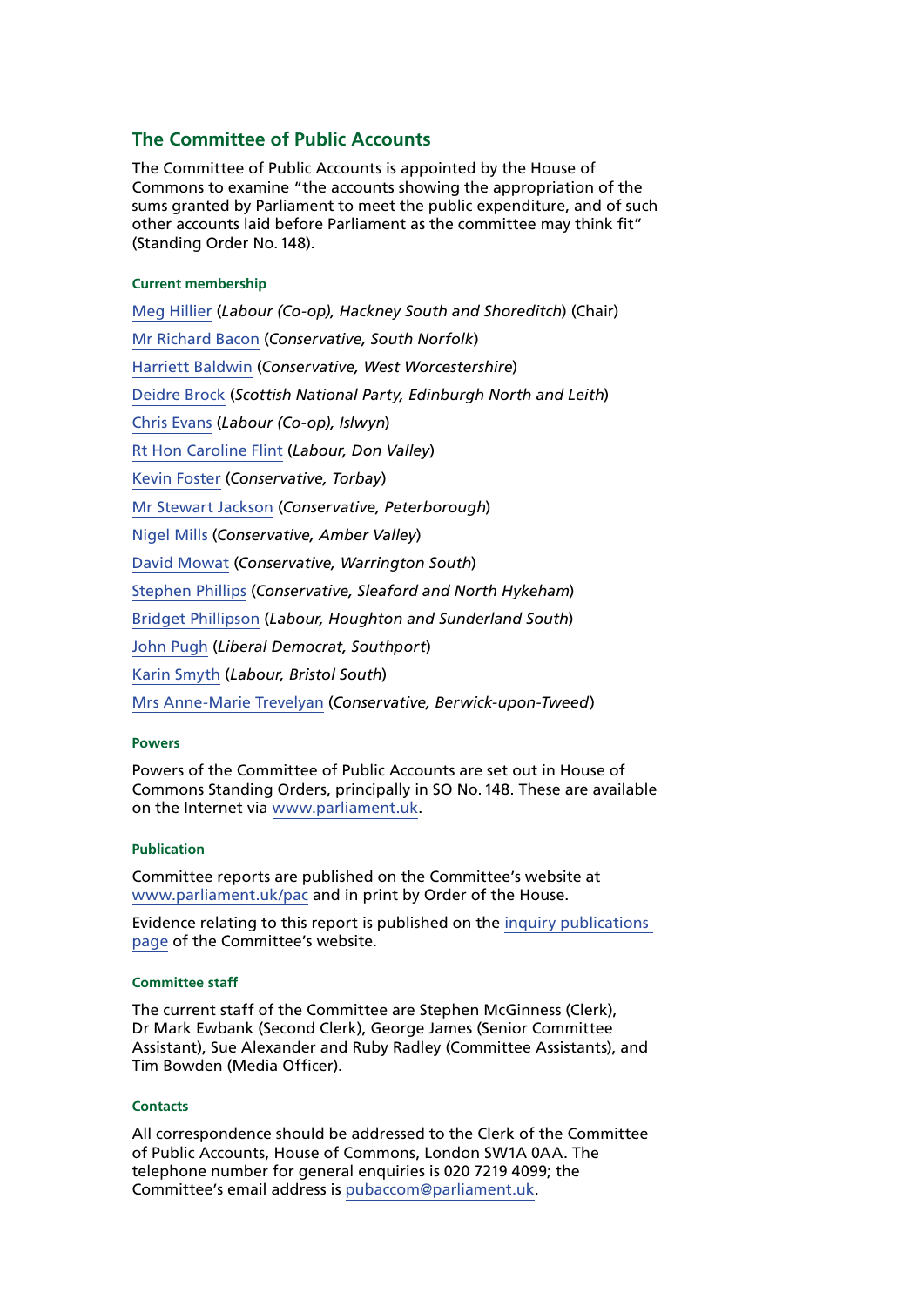### **Contents**

| <b>Summary</b>                                                   |                                                  | 3  |  |
|------------------------------------------------------------------|--------------------------------------------------|----|--|
|                                                                  | <b>Introduction</b>                              |    |  |
|                                                                  | <b>Conclusions and recommendations</b>           | 5  |  |
| $\mathbf 1$                                                      | <b>Parliamentary scrutiny and financial risk</b> | 7  |  |
|                                                                  | Introduction                                     | 7  |  |
|                                                                  | Parliamentary scrutiny                           | 8  |  |
|                                                                  | <b>Financial risks</b>                           | 9  |  |
| $\mathbf{2}$                                                     | Replacing homes sold with new affordable housing | 11 |  |
| 3                                                                | <b>Risks from fraud and abuse</b>                | 12 |  |
| <b>Formal Minutes</b>                                            |                                                  | 13 |  |
| <b>Witnesses</b>                                                 |                                                  | 14 |  |
|                                                                  | <b>Published written evidence</b>                | 14 |  |
| List of Reports from the Committee during the current Parliament |                                                  |    |  |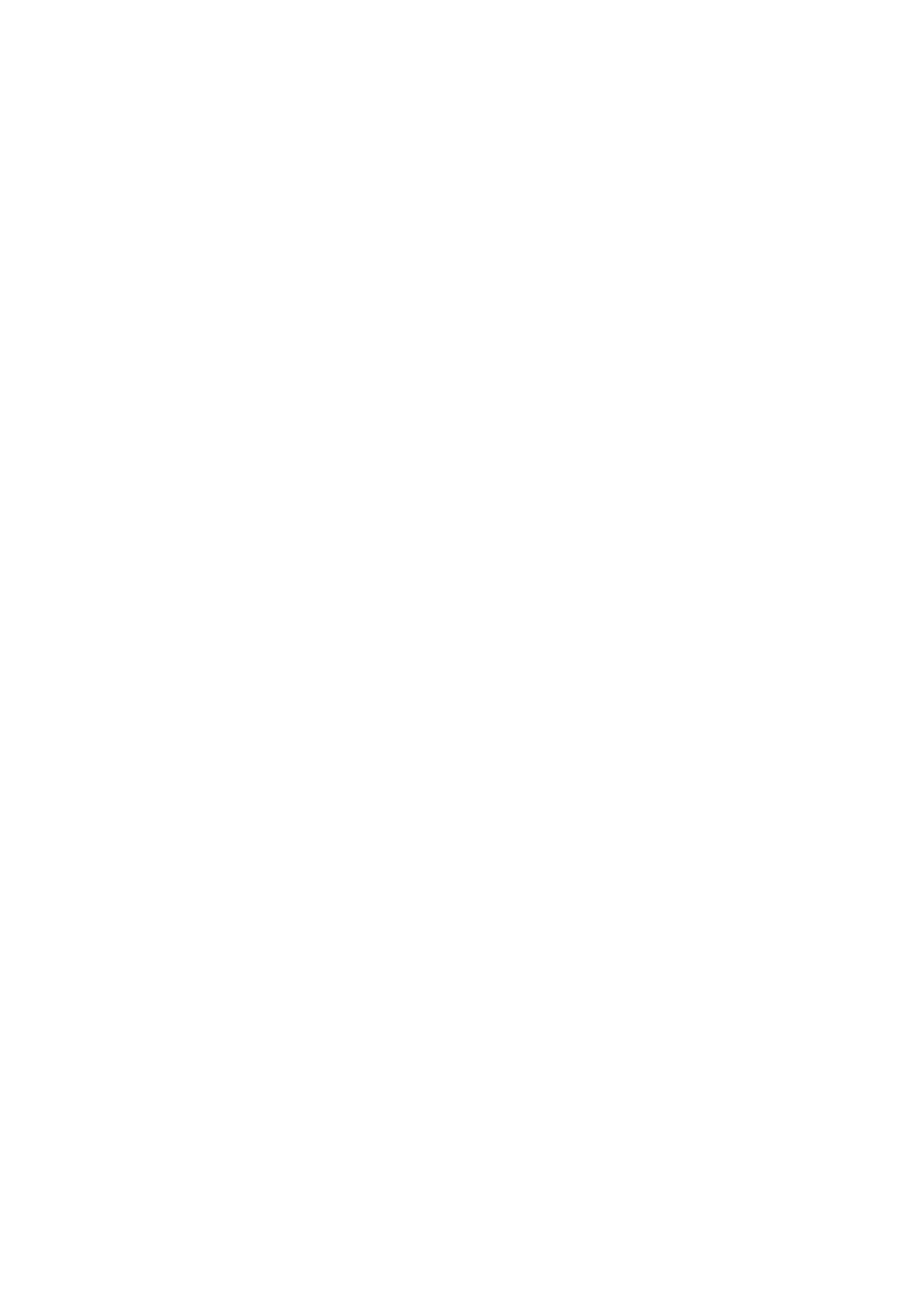### <span id="page-6-0"></span>Summary

The policy of extending Right to Buy discounts to tenants of housing associations, funded by the sale of high-value council housing, has potentially significant impacts for both local authorities and tenants of social housing, especially in areas where house prices are high. Despite the implications and complexity of this policy, the Department has not published a detailed impact assessment to inform Parliament's consideration of its legislative proposals. Many key policy details have not been clarified, with the Department offering only vague assurances as to how this policy will be funded, without producing any figures to demonstrate that additional funding from central or local government will not be required. Other concerns remain, including the extent to which the new homes funded by this policy will be genuine replacements for those sold, and whether there will be sufficient controls to prevent abuse of the scheme given the significant discounts proposed for housing association tenants wishing to buy.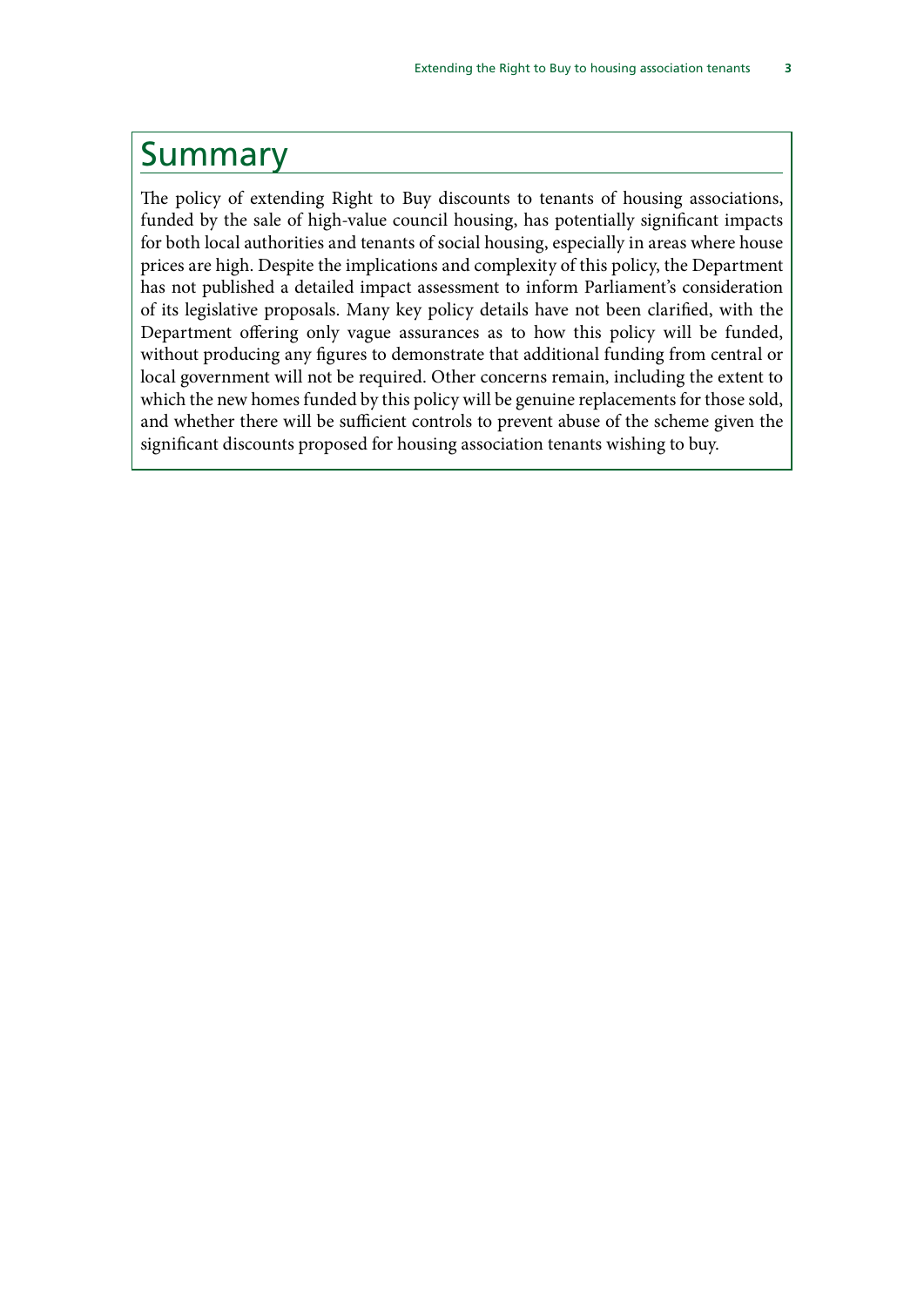## <span id="page-7-0"></span>Introduction

The Department for Communities and Local Government (the Department) has announced its intention to:

- give 1.3 million tenants of housing associations—through voluntary agreement with the housing association sector—the opportunity to buy their home at Right to Buy levels of discount;
- finance this policy through the sale of high-value council homes as these fall vacant, with the funding to be obtained from local authorities through an annual payment; and
- ensure a new home is provided for each one sold by housing associations on at least a one-for-one basis, as well as ensuring additional homes are provided for those sold by local authorities, with at least two additional affordable homes provided for each one sold in London.

Provisions in the Housing and Planning Bill 2015–16 (the Bill) will enable the voluntary agreement to be implemented.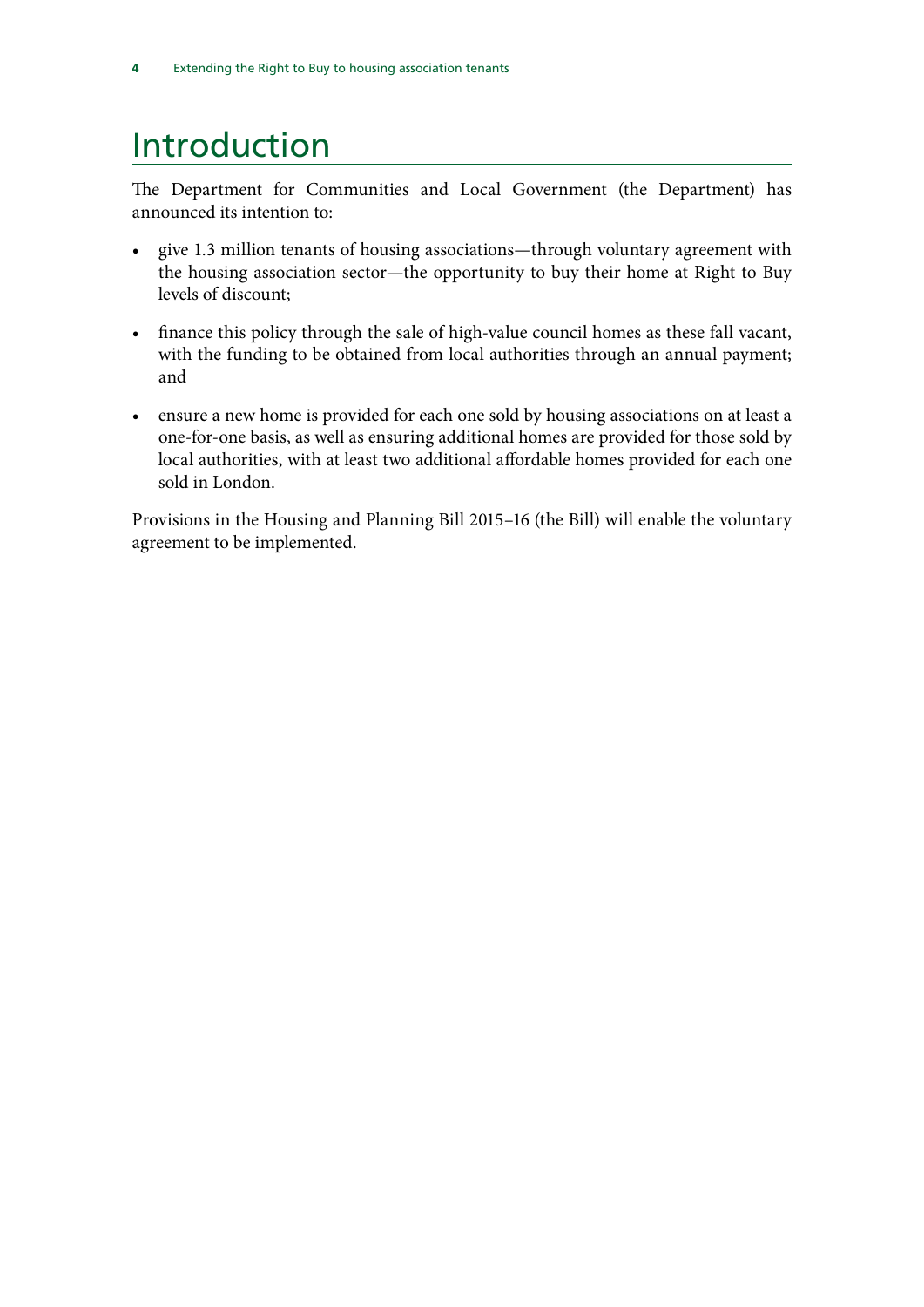### <span id="page-8-0"></span>Conclusions and recommendations

1. **The Department has presented Parliament with little information on the potential impacts of the legislation required to implement this policy.** The Department's published impact assessment does not provide a detailed assessment of the full impact of extending the Right to Buy to housing associations and the sale of higher-value council homes or detailed information on the financial implications of this policy. While the Department says that key details—such as the definition of a high-value council home—will be set out in secondary legislation, the practical effect of legislating in this manner will be to limit Parliamentary scrutiny of what is proposed. The importance of proper scrutiny of the Department's proposals is underlined by the concerns raised by expert stakeholders that this policy would lead to those in need of social housing suffering greater overcrowding. Equally, concerns have been raised about how the policy may have particular impacts in different areas, notably in London and in rural areas.

**Recommendation:** *The Department should publish a full impact assessment containing analysis in line with the guidance on policy appraisal in HM Treasury's Green Book, to accompany the proposed secondary legislation, setting out the:*

- *impact of this policy on Housing Benefit and Universal Credit;*
- *financial impacts on local authorities, how these vary geographically, and the financial transfers between local authority areas, showing net flows of money between local authorities making payments, and areas where the funding is financing the construction of new homes.*
- 2. **It is not clear how this policy will be funded in practice, or what its financial impacts might be.** The Department's intention is for this policy to be fully funded by local authorities, but it was unable to provide any figures to demonstrate that this would be the case, with the risk that additional funding from central government will be required. More widely, an even bigger risk will fall on those local authorities required to sell housing stock to fund the policy, as those assets will in effect be transfered to central government. But the Department did not appear to have a good understanding of the size of these risks, or to have any plans for mitigating them.

**Recommendation:** *The Department should, by the time of the Autumn Statement in 2016, publish a full analysis showing how this policy is to be funded, provide a clear statement of where financial and other risks lie, and spell out its contingency plan if its policies prove not to be fiscally neutral.*

3. **The commitment to replace homes sold under this policy on at least a one-forone basis will not ensure that these will be like-for-like replacements as regards size, location or tenure.** Experience of the reinvigorated Right to Buy for council tenants, introduced in 2012, shows that meeting such one-for-one replacement targets can be difficult: achieving that target will require a five-fold acceleration in housing starts and acquisitions from current levels. Moreover, replacement homes can be in different areas, be a different size, and cost more to rent. Neither do they need to be new homes: under the Department's rules, local authorities are allowed to buy existing homes from the market, which can include former council housing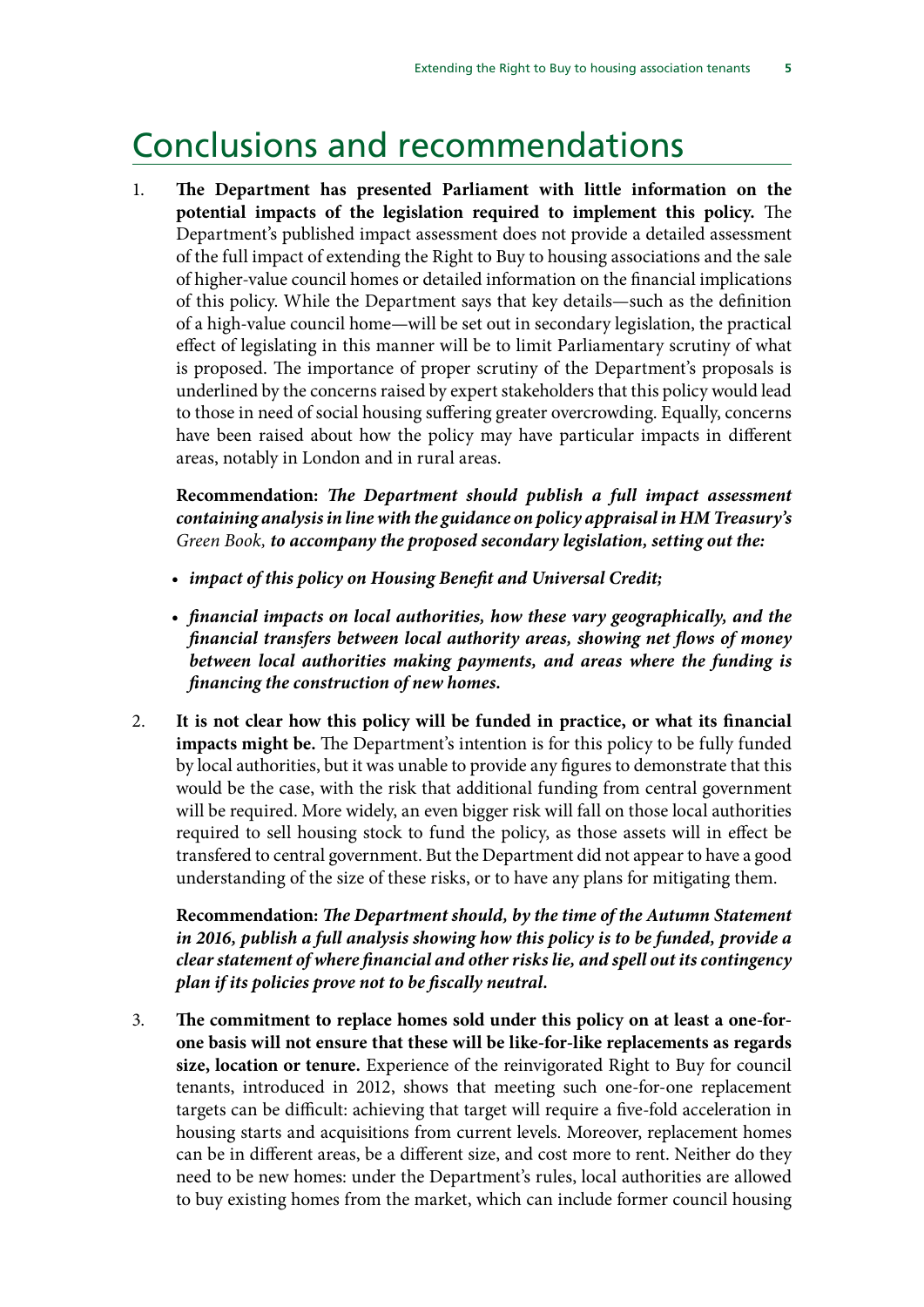they have previously sold at a discount under the Right to Buy. Where new homes are built in different areas, or are let at higher rents or sold as Starter Homes, the Department's policy of extending the Right to Buy could mean a long-term reduction in homes for social rent in some areas.

**Recommendation:** *The Department should publish data on where replacement homes are built, what size and type of tenure they are, and when they are completed (not merely started) for:*

- *housing association homes sold under the extended Right to Buy;*
- *higher-value council homes sold to finance the extended Right to Buy; and*
- *homes sold under the reinvigorated Right to Buy.*
- 4. **Increases in the value of discounts available under Right to Buy have increased the risk of abuse.** Risk of fraud has existed since the Right to Buy was established in 1980. But increases in the level of discounts since 2012 from £30,000 to some £100,000 (after adjusting for inflation) have increased the risk of abuse. In 2014 the Audit Commission estimated Right to Buy fraud had increased five-fold to reach £12.3 million per year. In addition to fraud, Right to Buy discounts attract third party funders, who in return for helping those entitled to the discounts to buy their home, may subsequently claim a share of the discount or even ownership of the property. Local authorities have sought to vet Right to Buy applications to mitigate these risks, but already report finding it difficult to cope with expanding workloads since discounts were increased in 2012.

#### **Recommendation:** *The Department should write to us within six months:*

- *providing estimates of the amounts of public money lost through fraud and other sharp practice since 2012 under the reinvigorated Right to Buy, and the amounts at risk under the new policy of extending the Right to Buy;*
- *providing an assessment of the capacity of, and costs on, local authorities and housing associations to vet all Right to Buy applicants effectively; and*
- *setting out its plans for tackling fraud and abuse to protect public money.*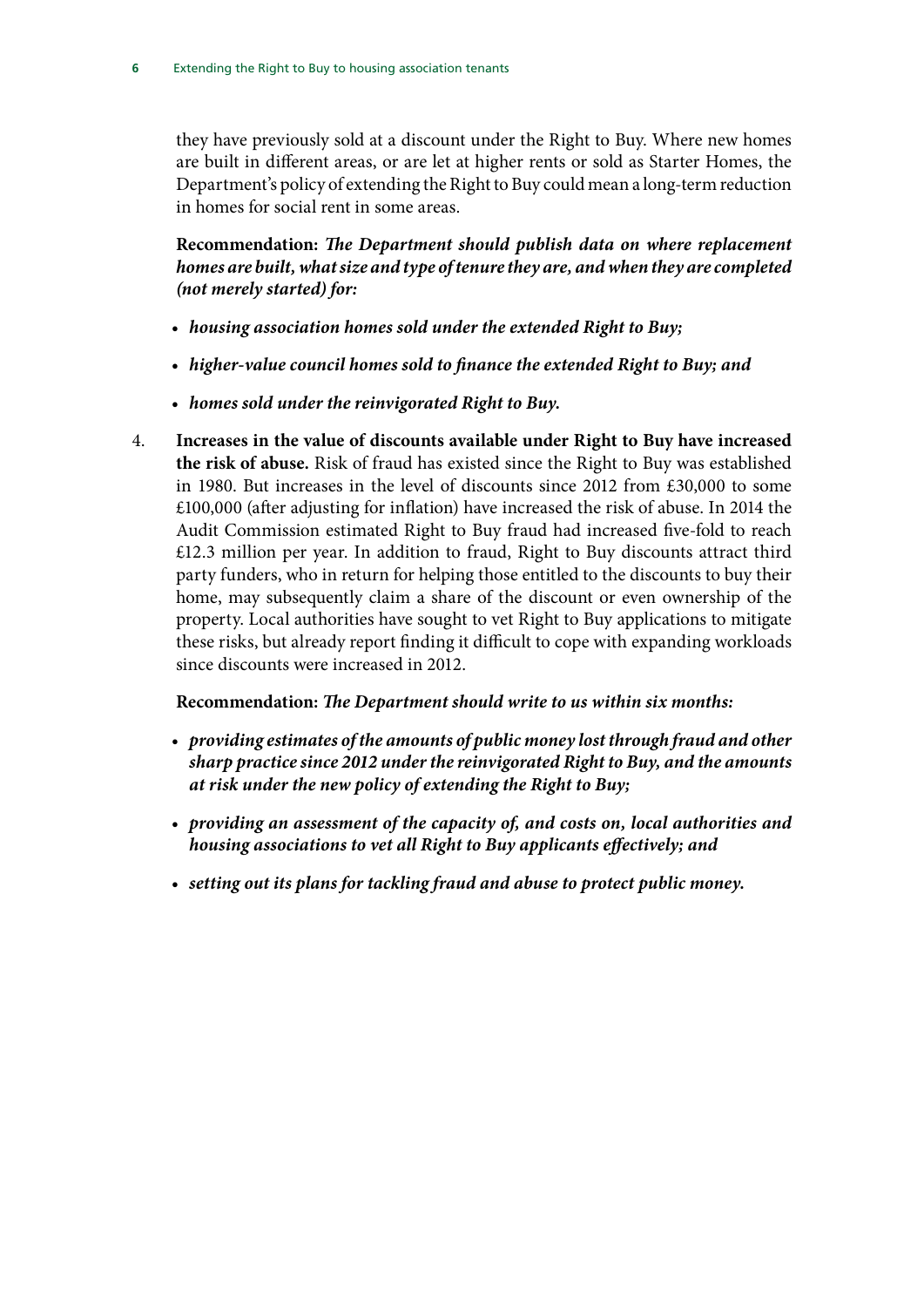## <span id="page-10-0"></span>**1** Parliamentary scrutiny and financial risk

1. On the basis of a memorandum by the Comptroller and Auditor General, we took evidence from the Department for Communities and Local Government (the Department) on its plans for implementing its policy of extending the Right to Buy to housing association tenants.<sup>1</sup> We also took evidence from Lord Kerslake, President of the Local Government Association and Chair of the Peabody housing association; David Orr, Chief Executive of the National Housing Federation and Terrie Alafat, Chief Executive of the Chartered Institute of Housing.

2. Our evidence session was unusual, in that the policy in question had not yet been implemented, and at the time the relevant legislation was still being debated in Parliament. We were mindful, however, of both the potential impacts of the policy on a large number of individuals, and the significant amount of public money likely to be involved. We therefore wanted to look at this policy early in order to help the Government shape its approach in the most effective way.

#### **Introduction**

3. Since 1980, tenants of council housing have enjoyed a statutory Right to Buy their homes at a discount, leading to sales of 1.8 million council properties by 2013–14. Partly as a result, the number of social housing units owned by local authorities has declined substantially over this period.<sup>2</sup> As a general rule, tenants of housing associations have, in contrast, not had the Right to Buy on the same terms (aside from those whose homes have been transferred from local authorities to housing associations, who enjoy a preserved Right to Buy).

4. In May 2015 the Department announced plans to bring forward legislation to extend Right to Buy discounts to 1.3 million housing association tenants, on the same basis as those available to council tenants. It also announced that there would be a one-for-one replacement of the homes sold with new affordable homes. Funding for the discounts would be obtained from local authorities, by requiring them to sell high-value council homes as these fell vacant.<sup>3</sup> Following concerns raised by housing associations about the prospects of such legislation for their status as independent bodies, in October 2015 the Department concluded an agreement with the sector, via the National Housing Federation, to implement the policy on a voluntary basis.<sup>4</sup>

5. In October 2015 the Department introduced the Housing and Planning Bill 2015–16 (the Bill). While this does not itself provide housing association tenants with the Right to Buy—as this is being implemented through the voluntary agreement with the sector—it contains a provision to enable the Department to transfer funding to housing associations, and thereby cover the costs of the discounts offered to tenants. It also contains provisions

<sup>1</sup> C&AG's memorandum, *[Extending the Right to Buy](https://www.nao.org.uk/wp-content/uploads/2016/03/Memorandum-extending-the-right-to-buy.pdf)*, March 2016.

<sup>2</sup> Ian Cole, et al, *[The Impact of the Existing Right to Buy and the Implications of the Proposed Extension of the Right](http://www.parliament.uk/documents/commons-committees/communities-and-local-government/Full-Report-for-Select-Committee-141015final.pdf) [to Buy to Housing Associations](http://www.parliament.uk/documents/commons-committees/communities-and-local-government/Full-Report-for-Select-Committee-141015final.pdf)*, Sheffield Hallam University, October 2015, p 7.

[<sup>&</sup>quot;Over a million more people given the chance to own their own home"](https://www.gov.uk/government/news/over-a-million-more-people-given-the-chance-to-own-their-own-home), Department for Communities and Local Government press release, 26 May 2015.

<sup>4</sup> ["Historic agreement will extend Right to Buy to 1.3 million more tenants",](https://www.gov.uk/government/news/historic-agreement-will-extend-right-to-buy-to-13-million-more-tenants) Department for Communities and Local Government press release, 7 October 2015.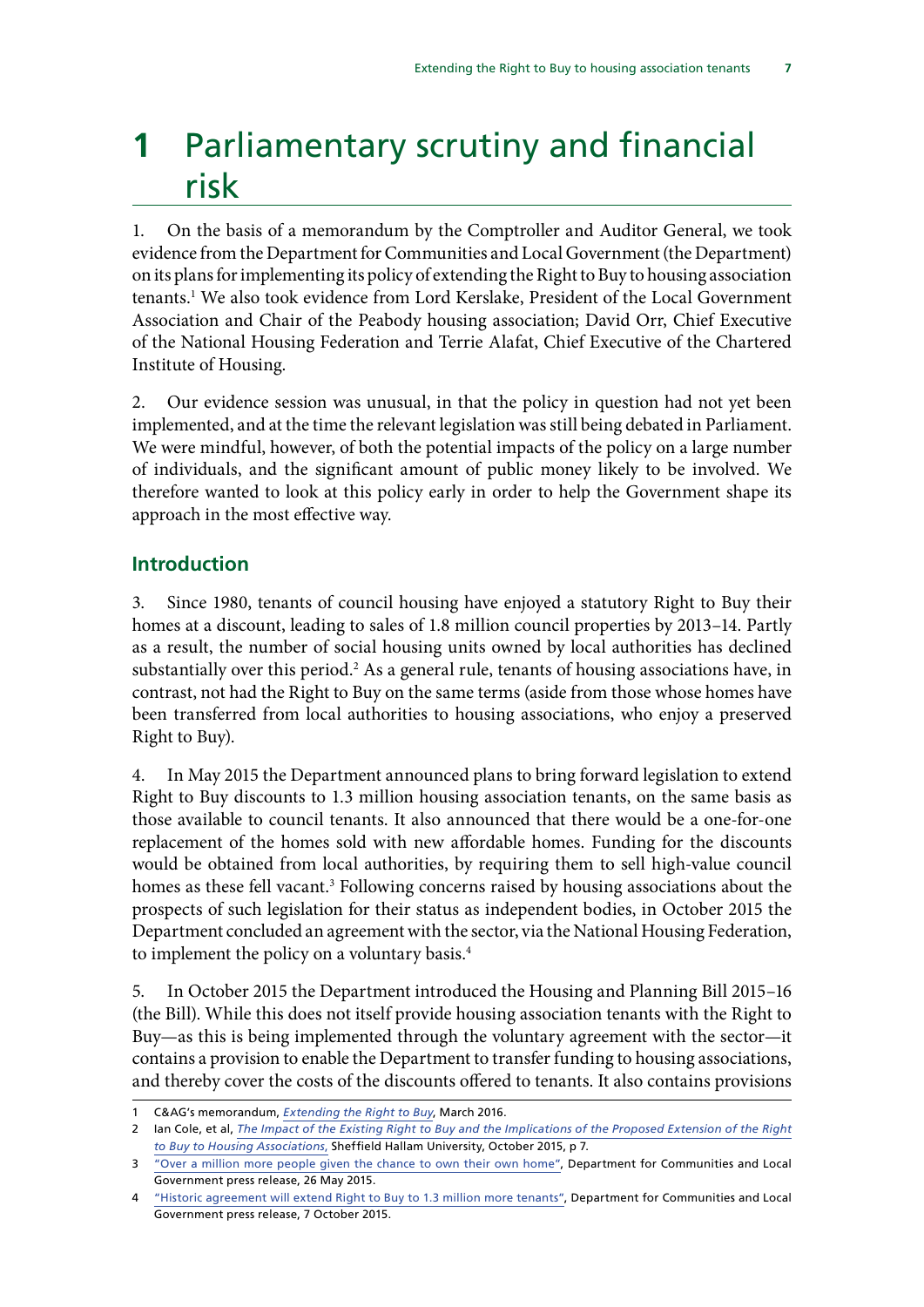<span id="page-11-0"></span>which would require local authorities to make annual payments to the Government, based on the higher-value council homes which they would be expected to sell as they fall vacant. The Government also made a commitment that for each of these council homes sold, an additional affordable home would be provided on at least a one-for-one basis (and at least two-for-one in respect of council homes sold in London). The Department's expectation is that the sales of high-value council homes would pay for the extended Right to Buy discounts, thus making the policy fiscally neutral. The Department states that key details, such as the definition of high-value council homes, will be set out in secondary legislation to follow the passage of the Bill.<sup>5</sup>

#### **Parliamentary scrutiny**

6. The National Audit Office found that the impact assessment produced by the Department to accompany the Housing and Planning Bill was, when compared with good practice guidance published in HM Treasury's *Green Book*, weak in several key respects. Notably, there was no consideration of alternative options, no quantification of costs or benefits, and no justification of the assumptions made.6 The Department agreed with the evaluative criteria used by the National Audit Office in its review, but said it was not appropriate to apply them to its impact assessment, as this was an "outline impact assessment" and not intended to contain a high level of detail. The Department maintained that in line with guidance from the Regulatory Policy Committee it had not produced a more detailed impact assessment because "there are no impacts on the private sector here, and in the case of housing associations it is a voluntary deal".<sup>7</sup>

7. In addition, the Department said it had sought advice from the Cabinet Office, which had also supported its approach.8 However, the Cabinet Office's published guidance states that impact assessments to accompany bills should include a full assessment of economic and social impacts, covering costs and benefits, and associated risks, not merely present the high-level intentions behind a policy.9

8. The fact that the Department has not published a full impact assessment means Parliament has had to consider this legislation without detailed information. Lord Kerslake observed that, although the Bill was already well advanced in the House of Lords, no one was able to provide answers to key questions such as the likely cost of the discounts. In his view, this lack of information had impacted on the ability of Parliament to scrutinise the Bill's proposals properly.<sup>10</sup> The Department said it was important to recognise that the Bill simply contained an enabling power, with precise details to be set out in the secondary legislation which would follow it.<sup>11</sup> Lord Kerslake, however, told us that peers were very uncomfortable with the prospect of only being able to deal with the details of the policy at the secondary legislation stage.<sup>12</sup>

- $7 \overline{Q88}$ .
- 8 Og [89–90.](http://data.parliament.uk/writtenevidence/committeeevidence.svc/evidencedocument/public-accounts-committee/right-to-buy/oral/30318.pdf)

- 10 Qq [10, 45.](http://data.parliament.uk/writtenevidence/committeeevidence.svc/evidencedocument/public-accounts-committee/right-to-buy/oral/30318.pdf)
- 11 Q [60.](http://data.parliament.uk/writtenevidence/committeeevidence.svc/evidencedocument/public-accounts-committee/right-to-buy/oral/30318.pdf)
- 12  $\overline{Q}$  [10.](http://data.parliament.uk/writtenevidence/committeeevidence.svc/evidencedocument/public-accounts-committee/right-to-buy/oral/30318.pdf)

<sup>5</sup> [C&AG's Memorandum,](https://www.nao.org.uk/wp-content/uploads/2016/03/Memorandum-extending-the-right-to-buy.pdf) paras 1.6-1.8.

<sup>6</sup> [C&AG's Memorandum,](https://www.nao.org.uk/wp-content/uploads/2016/03/Memorandum-extending-the-right-to-buy.pdf) paras 3.17-3.29.

<sup>9</sup> Cabinet Office, *[Guide to Making Legislation](https://www.gov.uk/government/uploads/system/uploads/attachment_data/file/450239/Guide_to_Making_Legislation.pdf)*, July 2015, pp 107–111.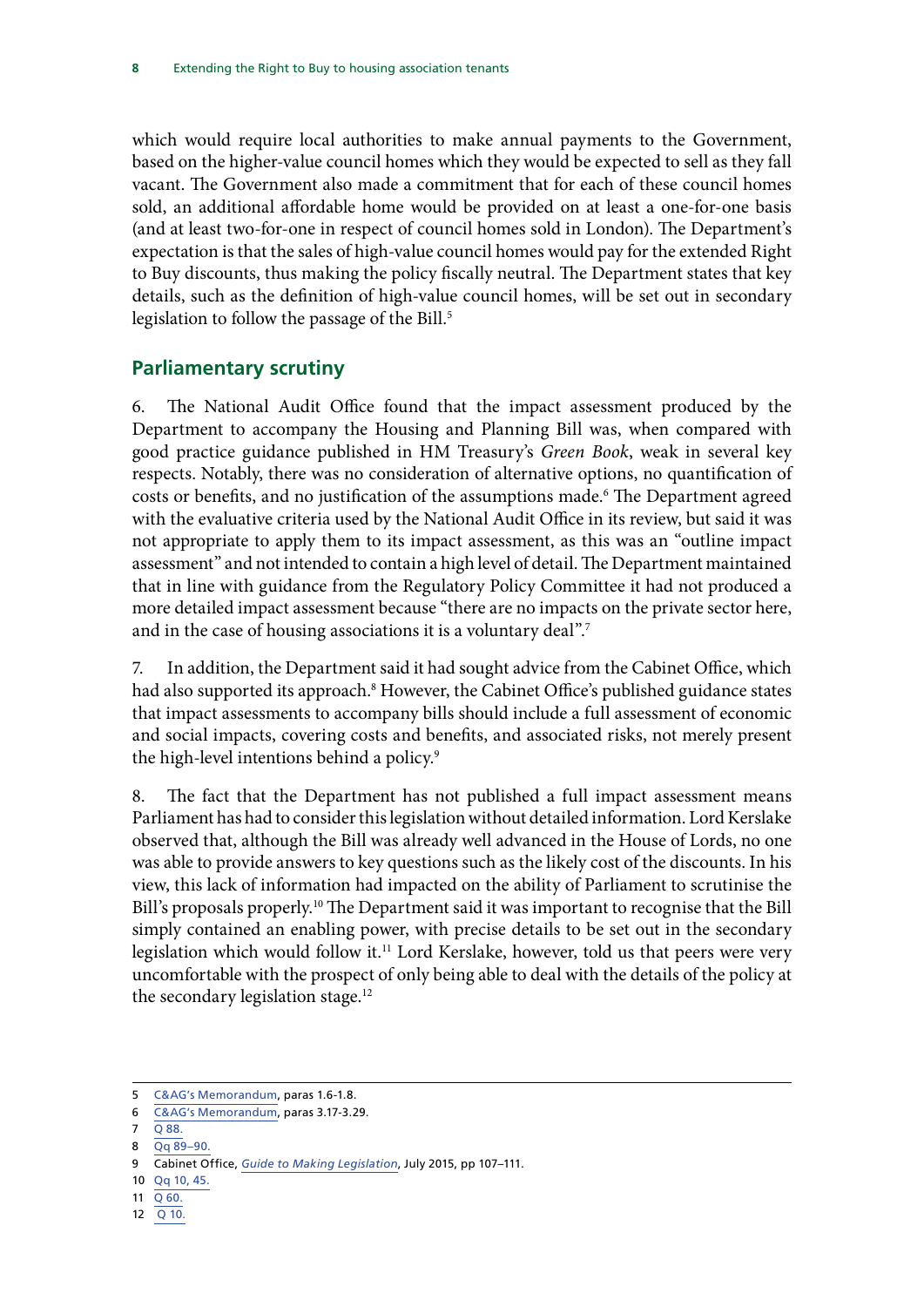<span id="page-12-0"></span>9. The importance of proper scrutiny of the Department's proposals is underlined by the concerns we heard as to the policy's potential impacts. The Chartered Institute of Housing noted that there could be a reduction of 300,000 homes for social rent by 2020, leading those in social housing need to suffer greater overcrowding.13 The National Housing Federation told us that there would be different impacts in different areas, with certain neighbourhoods more profoundly affected, and a net flow of funding from areas with higher house prices towards other areas.<sup>14</sup> We are also aware of particular concerns raised about the potential impacts in rural areas, for instance that landowners would become more reluctant to make land available for housing, where there was a risk such housing would not remain in the affordable rented sector.<sup>15</sup> The Department told us it had carried out a range of internal analysis, in line with the Treasury's *Green Book* principles, including examining potential impacts on existing social tenants, the geographical impacts in different areas, intergenerational and equality impacts, and potential impacts on housing benefit; but the results of this work have not been published.<sup>16</sup>

#### **Financial risks**

10. The Department's Accounting Officer told us it was her responsibility to ensure that the policy represented value for money.<sup>17</sup> In this context, we were concerned by analysis from the Chartered Institute of Housing which suggested both that the policy would cost up to  $\epsilon$ 2 billion per year and that it was likely there would be a funding gap, as sales of high-value council homes would not cover this amount.<sup>18</sup> When we pressed the Department on whether there might be a funding gap, it could only reply that it was the Government's intention that the policy would be fiscally neutral. The Department was unable to say whether it had presented any evidence to the Office for Budget Responsibility to demonstrate this would be the case.<sup>19</sup>

11. Even if the policy does prove to be fiscally neutral, the Department confirmed this would only be so for central government, not the public sector as a whole: for local government it would mean a net loss, with councils required to sell their assets and make payments to central government, a proportion of which would then be transferred to housing associations.<sup>20</sup> The Department said it was looking carefully at the implications for local authorities, but was unable to answer whether this forced sale of their assets would undermine their balance sheets.<sup>21</sup> Nor was the Department able to say what would happen if sales of higher-value council homes did not raise enough money to cover the costs of a council's annual levy payments.<sup>22</sup>

12. The Department sought to assure us that its policy would in all events represent value for money, as it would both lead to the provision of new housing and increase home ownership, the Government's two strategic objectives for housing.23 We heard suggestions

- 19 Qq [136–145.](http://data.parliament.uk/writtenevidence/committeeevidence.svc/evidencedocument/public-accounts-committee/right-to-buy/oral/30318.pdf)
- 20 Qq [148–9.](http://data.parliament.uk/writtenevidence/committeeevidence.svc/evidencedocument/public-accounts-committee/right-to-buy/oral/30318.pdf)
- 21 Qq [114–56.](http://data.parliament.uk/writtenevidence/committeeevidence.svc/evidencedocument/public-accounts-committee/right-to-buy/oral/30318.pdf)
- 22 Q [85.](http://data.parliament.uk/writtenevidence/committeeevidence.svc/evidencedocument/public-accounts-committee/right-to-buy/oral/30318.pdf)

<sup>13</sup> Qq [15, 38, 40.](http://data.parliament.uk/writtenevidence/committeeevidence.svc/evidencedocument/public-accounts-committee/right-to-buy/oral/30318.pdf)

<sup>14</sup> Qq [2, 9, 13, 42-44.](http://data.parliament.uk/writtenevidence/committeeevidence.svc/evidencedocument/public-accounts-committee/right-to-buy/oral/30318.pdf)

<sup>15</sup> Communities and Local Government Committee, Second Report of Session 2015–16, *[Housing associations and the](http://www.publications.parliament.uk/pa/cm201516/cmselect/cmcomloc/370/370.pdf) [Right to Buy](http://www.publications.parliament.uk/pa/cm201516/cmselect/cmcomloc/370/370.pdf)*, HC 370, paras 31–34.

<sup>16</sup> Qq [56–7, 61–62, 88, 99, 102–3, 134, 146, 153;](http://data.parliament.uk/writtenevidence/committeeevidence.svc/evidencedocument/public-accounts-committee/right-to-buy/oral/30318.pdf) Department for Communities and Local Government [\(RTB0006\)](http://data.parliament.uk/writtenevidence/committeeevidence.svc/evidencedocument/public-accounts-committee/right-to-buy/written/31688.pdf)

 $17 \overline{0}$  [145.](http://data.parliament.uk/writtenevidence/committeeevidence.svc/evidencedocument/public-accounts-committee/right-to-buy/oral/30318.pdf)

<sup>18</sup> Q [41](http://data.parliament.uk/writtenevidence/committeeevidence.svc/evidencedocument/public-accounts-committee/right-to-buy/oral/30318.pdf)

<sup>23</sup> Qq [48, 101, 145](http://data.parliament.uk/writtenevidence/committeeevidence.svc/evidencedocument/public-accounts-committee/right-to-buy/oral/30318.pdf)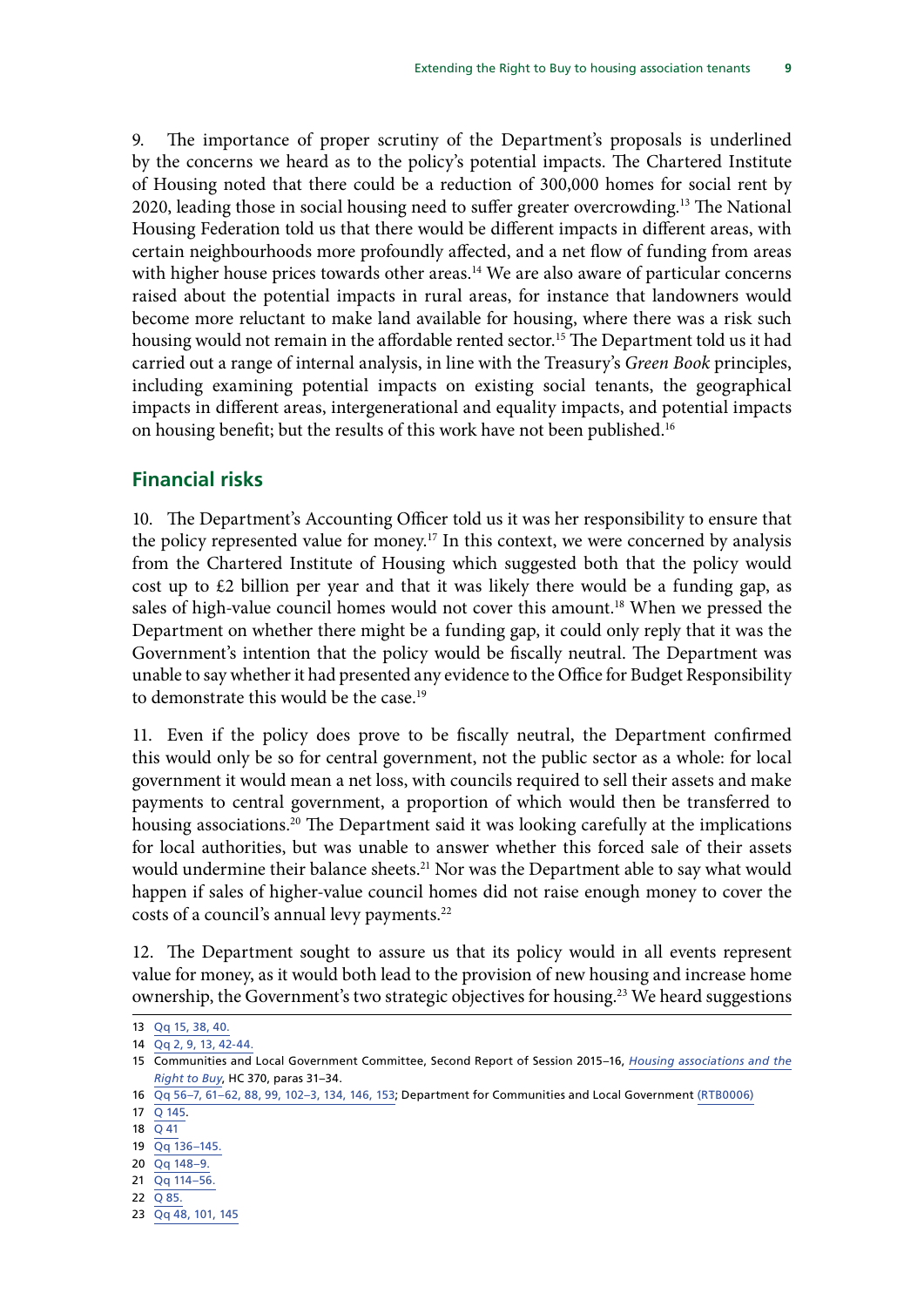from the National Housing Federation and other witnesses that there were alternative policy designs that could provide better value for money, for example by delivering both more housing and home ownership for the same cost.<sup>24</sup> The Department said it had not considered any alternative options for policy design, as it had a manifesto commitment to implement the policy as it stood.<sup>25</sup> Even on its own terms, however, the Department did not know the size of the costs and benefits it expected from the option it had chosen. The Department revealed it did not yet "have a feel" for how many housing association tenants would take advantage of the extended Right to Buy, and thus did not know how big a contribution this policy would make to either of its strategic objectives.26

<sup>26</sup> Qq [106–10.](http://data.parliament.uk/writtenevidence/committeeevidence.svc/evidencedocument/public-accounts-committee/right-to-buy/oral/30318.pdf)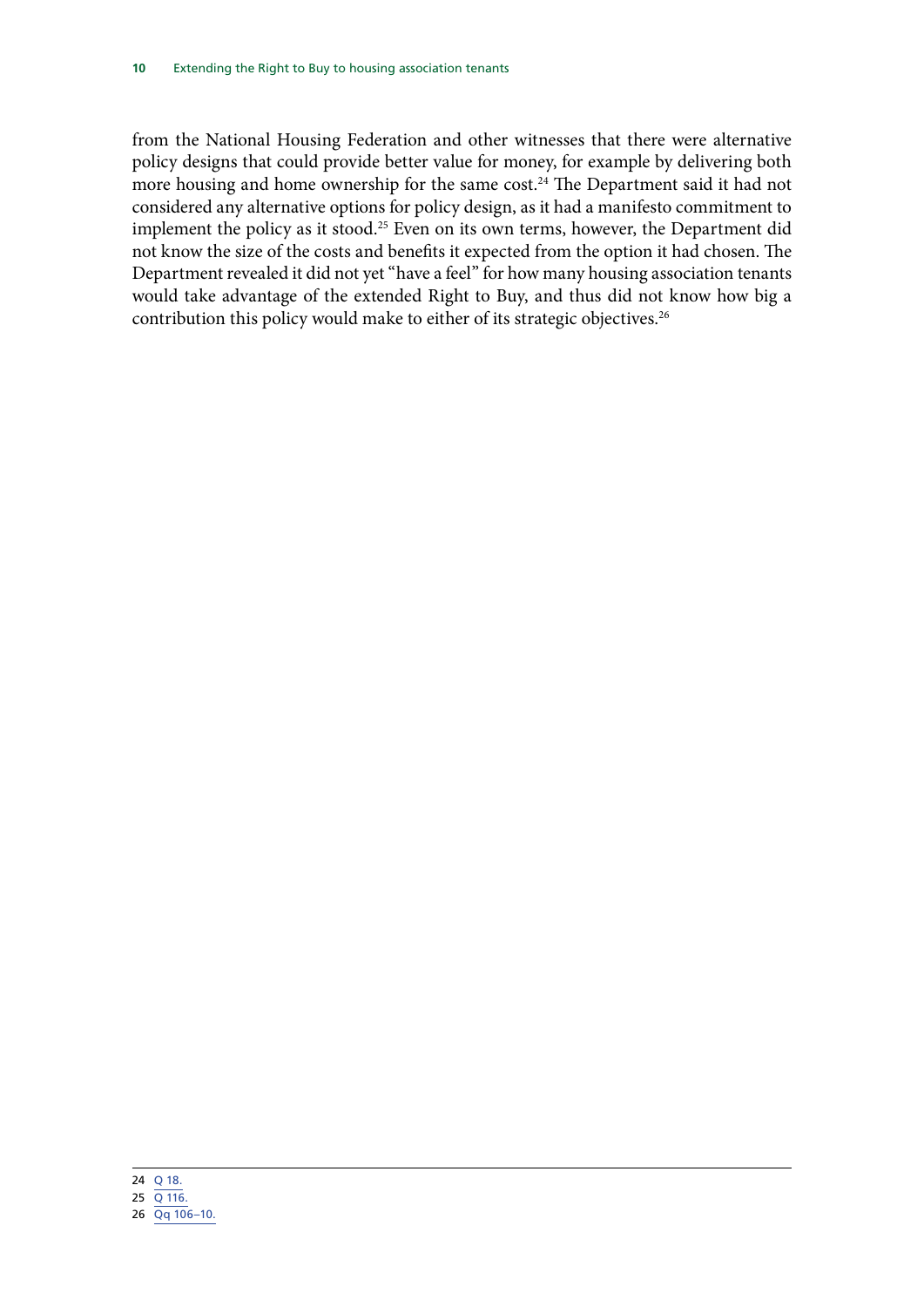# <span id="page-14-0"></span>**2** Replacing homes sold with new affordable housing

13. The Government has made a commitment that each home sold under this policy will be replaced as affordable housing on at least a one-for-one basis within three years, with those high-value council homes sold in London replaced at a ratio of at least twofor one.<sup>27</sup> The Government first introduced a similar one-for-one commitment to replace homes sold in 2012, under an initiative known as the reinvigorated Right to Buy.<sup>28</sup> We were interested in the Department's progress in meeting that commitment since 2012. The Department reported it was "on track", on the strength that it had met its first year's target, with all homes sold in 2012–13 replaced by the end of 2014–15.29 However, as the NAO demonstrated in its Memorandum, the rate of replacements would need to accelerate five-fold in order to meet the target for 2014–15.30

14. The Department's replacement target under the reinvigorated Right to Buy is that construction on a new home has to be *started* within three years of the previous home being sold. We asked how many new homes had been *completed*, ready for a household to move in, since 2012. The Department told us that by the end of 2014–15 it stood at 1,104, only just over a third of the number of sales attributed to the reinvigorated Right to Buy in 2012–13.31 Another feature of the Department's target is that local authorities can meet it, not just through building new homes, but through acquiring existing homes.<sup>32</sup> Reports in the media have suggested that some local authorities have in this way bought back excouncil homes at market price which had previously been sold at a discount under the Right to Buy.<sup>33</sup>

15. The National Housing Federation was confident that replacement on at least a onefor-one basis under the new policy of extending the Right to Buy could be achieved in respect of those homes sold by housing associations. However, it acknowledged that new housing would often be built in a different area to that where homes had been sold.<sup>34</sup> The Department concurred, saying it was harder for some London boroughs to build new affordable housing, owing to local land values.<sup>35</sup> Indeed, the Department was clear that one-for-one replacement did not mean like-for-like; as with the reinvigorated Right to Buy, new homes can be a different size and in a different area, and may cost more to rent.<sup>36</sup> In addition, under the Department's new policy, the replacement homes can also be built for sale, for example as Starter Homes (costing up to £250,000 or £450,000 in London, to be available at a 20% discount to first-time buyers who meet certain criteria).<sup>37</sup>

<sup>27</sup> [C&AG's Memorandum,](https://www.nao.org.uk/wp-content/uploads/2016/03/Memorandum-extending-the-right-to-buy.pdf) paras 1.1 and 1.5.

<sup>28</sup> [C&AG's Memorandum,](https://www.nao.org.uk/wp-content/uploads/2016/03/Memorandum-extending-the-right-to-buy.pdf) para 2.1.

<sup>29</sup> Q [110](http://data.parliament.uk/writtenevidence/committeeevidence.svc/evidencedocument/public-accounts-committee/right-to-buy/oral/30318.pdf); [C&AG's Memorandum,](https://www.nao.org.uk/wp-content/uploads/2016/03/Memorandum-extending-the-right-to-buy.pdf) para 2.11.

<sup>30</sup> [C&AG's Memorandum,](https://www.nao.org.uk/wp-content/uploads/2016/03/Memorandum-extending-the-right-to-buy.pdf) para 2.12.

<sup>31</sup> The Department implied this was an understatement, as homes built by the Homes and Communities Agency and Greater London Authority ought to be added to this total, but did not provide any figures. Qq [175–6.](http://data.parliament.uk/writtenevidence/committeeevidence.svc/evidencedocument/public-accounts-committee/right-to-buy/oral/30318.pdf)

<sup>32</sup> [C&AG's Memorandum,](https://www.nao.org.uk/wp-content/uploads/2016/03/Memorandum-extending-the-right-to-buy.pdf) para 2.5.

<sup>33</sup> ["Councils spend £27m of RTB funds buying back homes",](http://www.insidehousing.co.uk/councils-spend-27m-of-rtb-funds-buying-back-homes/7013901.article) Inside Housing, 11 February 2016.

<sup>34</sup>  $\overline{Qq 2-3}$ .

<sup>35</sup> Q [55.](http://data.parliament.uk/writtenevidence/committeeevidence.svc/evidencedocument/public-accounts-committee/right-to-buy/oral/30318.pdf)

<sup>36</sup> Qq [49, 81–](http://data.parliament.uk/writtenevidence/committeeevidence.svc/evidencedocument/public-accounts-committee/right-to-buy/oral/30318.pdf)2; [C&AG's Memorandum,](https://www.nao.org.uk/wp-content/uploads/2016/03/Memorandum-extending-the-right-to-buy.pdf) paras 2.6–2.7.

<sup>37</sup> [C&AG's Memorandum,](https://www.nao.org.uk/wp-content/uploads/2016/03/Memorandum-extending-the-right-to-buy.pdf) para 1.5.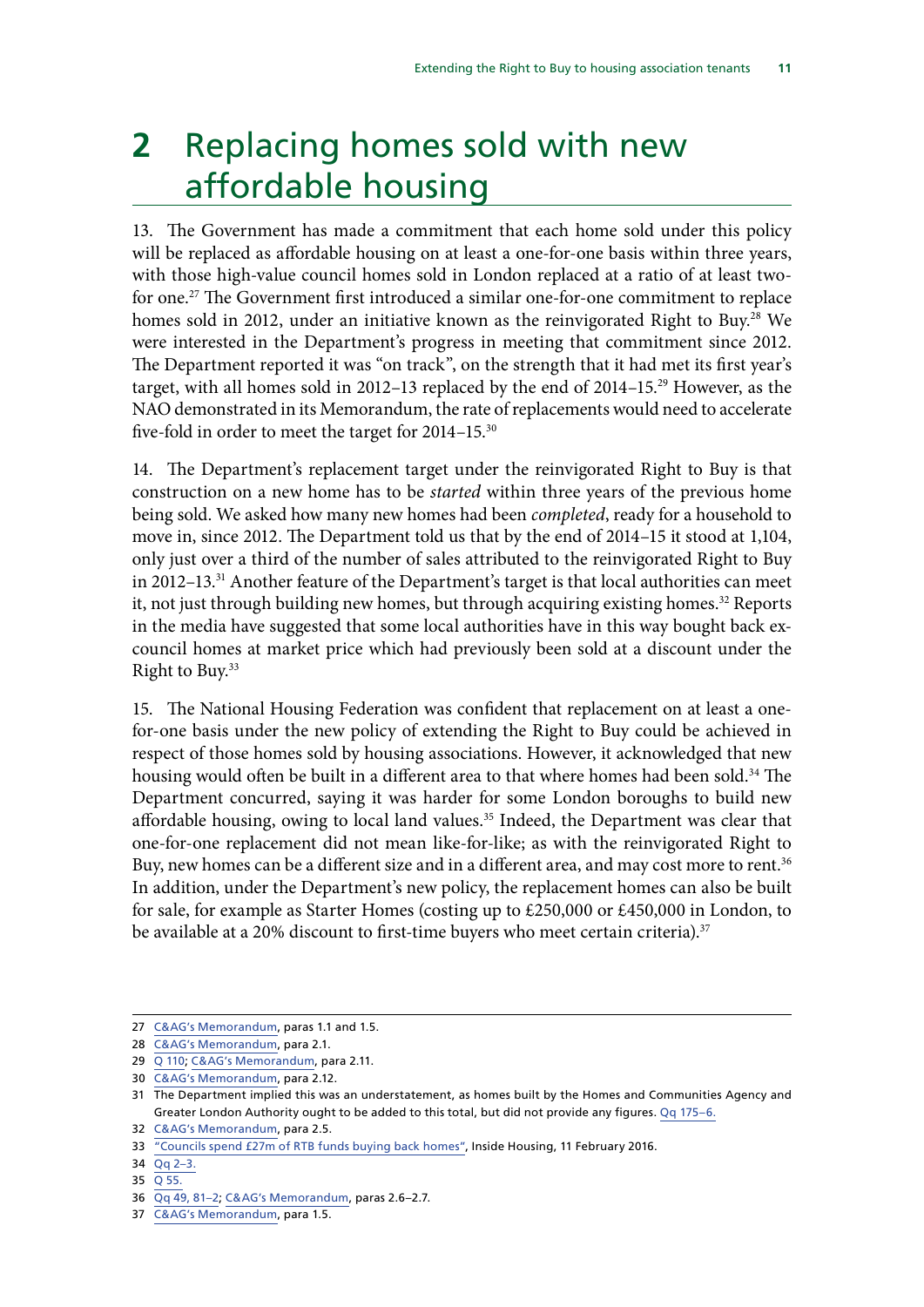# <span id="page-15-0"></span>**3** Risks from fraud and abuse

16. The availability of publicly-funded discounts has provided an incentive for fraud and abuse since the original Right to Buy was introduced in 1980.<sup>38</sup> An example of fraud would be an applicant lying about their identity or eligibility for a discount, for instance by claiming to have lived continuously at a property, having in fact been illegally subletting it. Abuse includes third party lenders providing finance to eligible tenants to enable them to access the discount, and then taking over ownership of the property, potentially leasing back the property to the original tenant.<sup>39</sup> The Department observed that it was difficult to draw a dividing line between sharp practice and outright fraud, and said that any such forms of exploiting the system were not easy to eliminate. $40$ 

17. We heard evidence that these risks had grown in recent years, along with the size of the discounts under the reinvigorated Right to Buy: the bigger the discount, the bigger the incentive to profit from it dishonestly. Lord Kerslake estimated that, taking account of inflation, the real value of a Right to Buy discount had risen from £30,000 for a house in 1980 to up to  $\text{\textsterling}103,900$  today.<sup>41</sup> The Chartered Institute of Housing said fraud was a big and growing problem, stating that in 2014 the Audit Commission had estimated the losses at £12.3 million per annum, a five-fold increase since 2009–10.42

18. The Department said that work had been done to address fraudulent applications, and that it had worked with the Financial Conduct Authority to clamp down significantly on sale and lease-back arrangements with third party lenders.<sup>43</sup> The Department added that it was looking to the current pilots of the extended Right to Buy to provide more information about this situation, and what could be done to deal with it, including estimating how much was being lost to people exploiting the system.<sup>44</sup> Other witnesses paid tribute to the pilots as a valuable and constructive exercise, with the National Housing Federation discussing a series of application checks that were being developed.45 At the same time, Lord Kerslake stressed that the vetting processes being developed, including interviews with each applicant, could make demands on the capacity of housing associations, and that whatever processes were finalised would have to work at scale once the scheme went live.46 The Chartered Institute of Housing agreed that vetting procedures were resourceintensive, and said its members were already struggling to cope with the increase in applications under the reinvigorated Right to Buy.<sup>47</sup>

38 Q [34.](http://data.parliament.uk/writtenevidence/committeeevidence.svc/evidencedocument/public-accounts-committee/right-to-buy/oral/30318.pdf)

42 Q [29.](http://data.parliament.uk/writtenevidence/committeeevidence.svc/evidencedocument/public-accounts-committee/right-to-buy/oral/30318.pdf)

44 Qq [126, 132.](http://data.parliament.uk/writtenevidence/committeeevidence.svc/evidencedocument/public-accounts-committee/right-to-buy/oral/30318.pdf)

<sup>39</sup> National Housing Federatio[n \(RTB0005\)](http://data.parliament.uk/writtenevidence/committeeevidence.svc/evidencedocument/public-accounts-committee/right-to-buy/written/31687.pdf) paras 1.1–2.3.4; Q [33.](http://data.parliament.uk/writtenevidence/committeeevidence.svc/evidencedocument/public-accounts-committee/right-to-buy/oral/30318.pdf)

<sup>40</sup> Qq [124–5.](http://data.parliament.uk/writtenevidence/committeeevidence.svc/evidencedocument/public-accounts-committee/right-to-buy/oral/30318.pdf)

<sup>41</sup> Qq [8–9, 35.](http://data.parliament.uk/writtenevidence/committeeevidence.svc/evidencedocument/public-accounts-committee/right-to-buy/oral/30318.pdf)

<sup>43</sup> Qq [121–2.](http://data.parliament.uk/writtenevidence/committeeevidence.svc/evidencedocument/public-accounts-committee/right-to-buy/oral/30318.pdf)

<sup>45</sup> National Housing Federation [\(RTB0005\)](http://data.parliament.uk/writtenevidence/committeeevidence.svc/evidencedocument/public-accounts-committee/right-to-buy/written/31687.pdf) paras 3.1–4.2; Q [13.](http://data.parliament.uk/writtenevidence/committeeevidence.svc/evidencedocument/public-accounts-committee/right-to-buy/oral/30318.pdf)

<sup>46</sup> Qq [22–23, 31.](http://data.parliament.uk/writtenevidence/committeeevidence.svc/evidencedocument/public-accounts-committee/right-to-buy/oral/30318.pdf)

<sup>47</sup> Qq [30–31.](http://data.parliament.uk/writtenevidence/committeeevidence.svc/evidencedocument/public-accounts-committee/right-to-buy/oral/30318.pdf)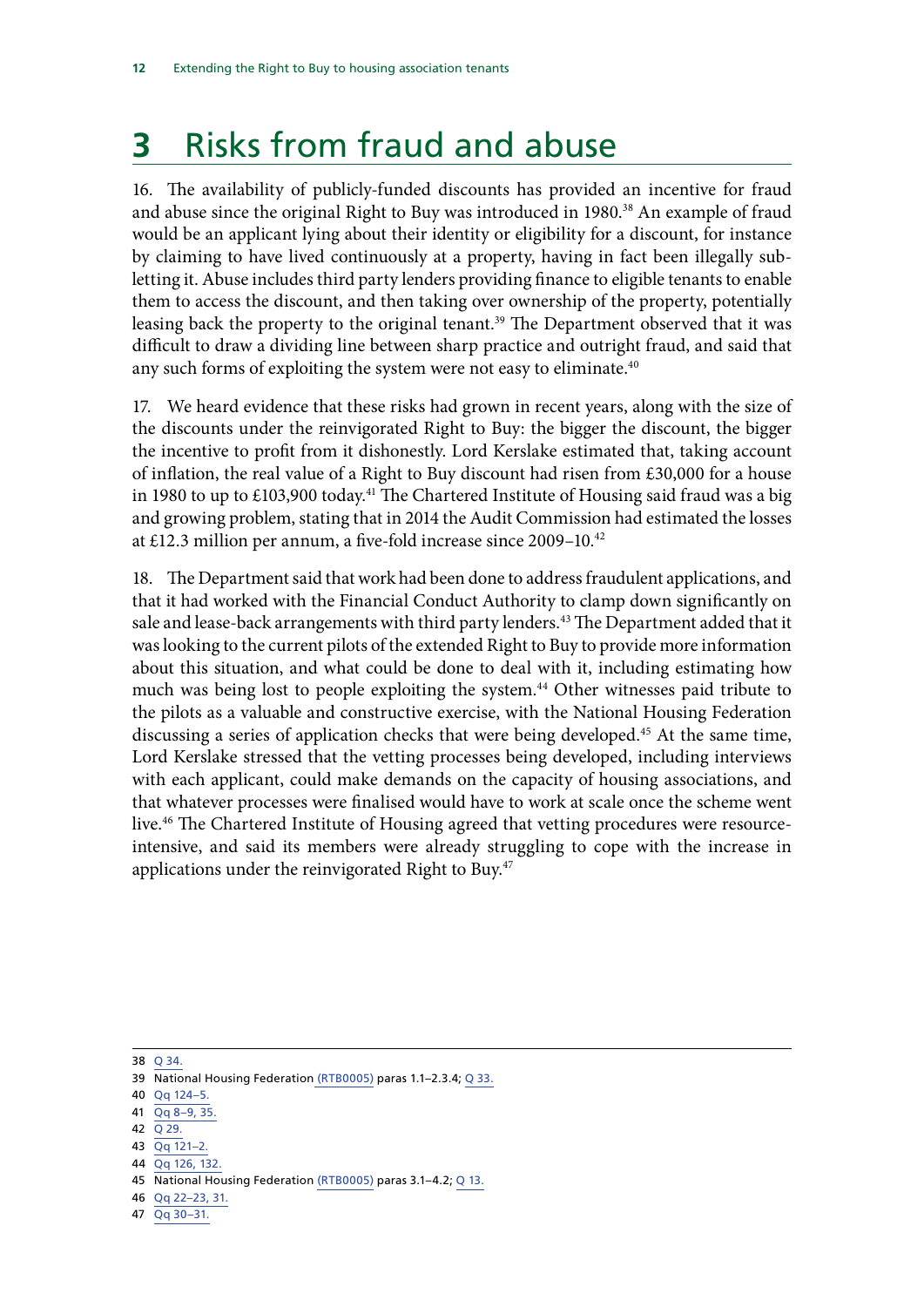### <span id="page-16-0"></span>Formal Minutes

#### **Monday 25 April 2016**

Members present:

Meg Hillier, in the Chair

| Mr Richard Bacon   | David Mowat              |
|--------------------|--------------------------|
| Deidre Brock       | Stephen Phillips         |
| Caroline Flint     | John Pugh                |
| Mr Stewart Jackson | Karin Smyth              |
| Nigel Mills        | Mrs Anne-Marie Trevelyan |

Draft Report (*Extending the Right to Buy to housing association tenants*), proposed by the Chair, brought up and read.

*Ordered*, That the draft Report be read a second time, paragraph by paragraph.

Paragraphs 1 to 18 read and agreed to.

Conclusions and recommendations agreed to.

Summary agreed to.

*Resolved*, That the Report be the Thirty-eighth Report of the Committee to the House.

*Ordered*, That the Chair make the Report to the House.

*Ordered*, That embargoed copies of the Report be made available, in accordance with the provisions of Standing Order No. 134.

[Adjourned till Wednesday 27 April 2016 at 2.00 pm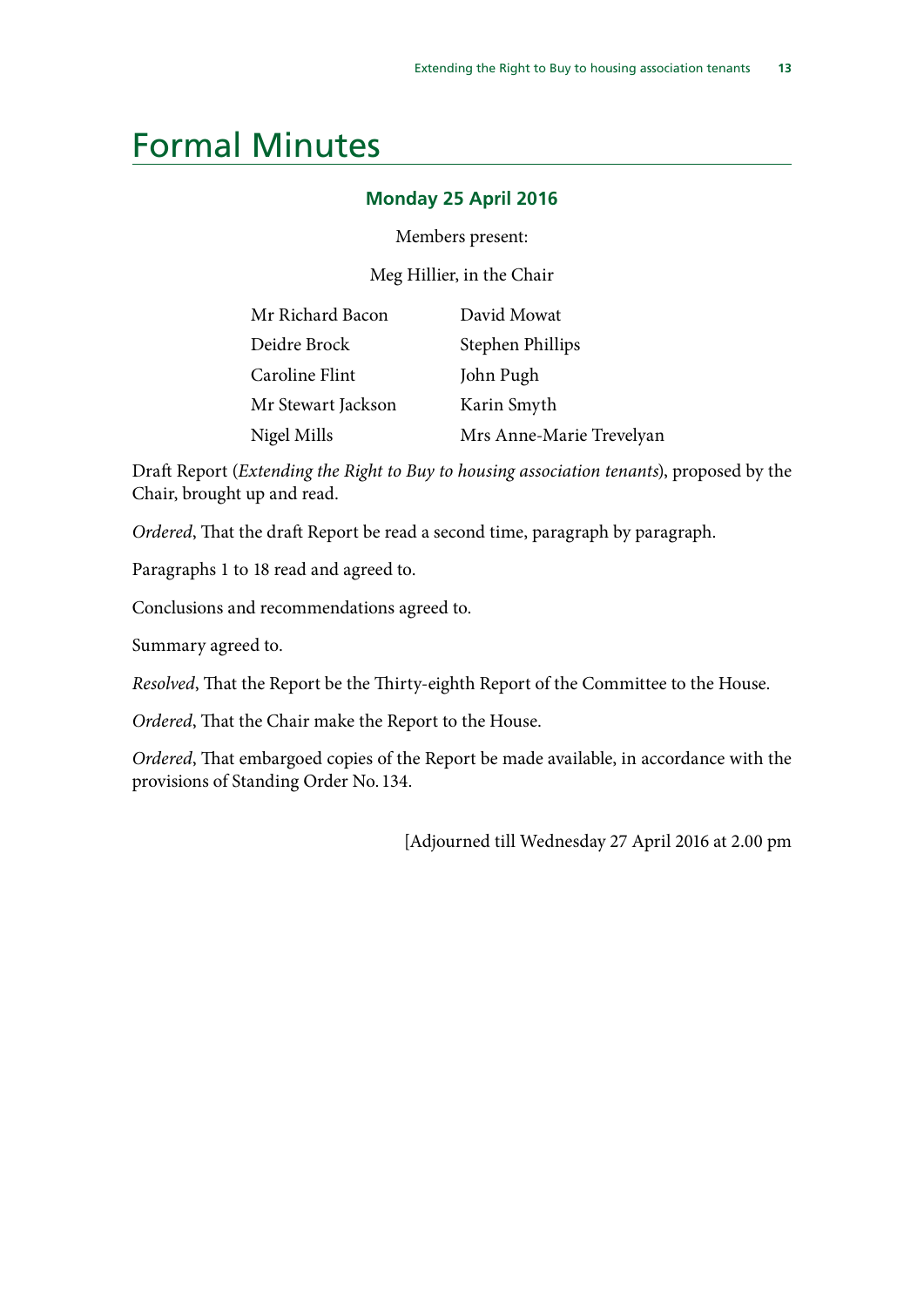### <span id="page-17-0"></span>Witnesses

The following witnesses gave evidence. Transcripts can be viewed on the [inquiry publications](http://www.parliament.uk/business/committees/committees-a-z/commons-select/public-accounts-committee/inquiries/parliament-2015/right-to-buy-15-16/) [page](http://www.parliament.uk/business/committees/committees-a-z/commons-select/public-accounts-committee/inquiries/parliament-2015/right-to-buy-15-16/) of the Committee's website.

| <b>Wednesday 9 March 2016</b>                                                                                                                                                                                  | <b>Question number</b> |
|----------------------------------------------------------------------------------------------------------------------------------------------------------------------------------------------------------------|------------------------|
| David Orr, Chief Executive, National Housing Federation, Lord Kerslake, and<br>Terrie Alafat, Chief Executive, Chartered Institute of Housing                                                                  | Q1–47                  |
| <b>Melanie Dawes, Permanent Secretary, Department for Communities and</b><br>Local Government, and Peter Schofield, Director General, Housing and<br>Planning, Department for Communities and Local Government | O48-180                |

## Published written evidence

The following written evidence was received and can be viewed on the [inquiry publications](http://www.parliament.uk/business/committees/committees-a-z/commons-select/public-accounts-committee/inquiries/parliament-2015/right-to-buy-15-16/) [page](http://www.parliament.uk/business/committees/committees-a-z/commons-select/public-accounts-committee/inquiries/parliament-2015/right-to-buy-15-16/) of the Committee's website.

RTB numbers are generated by the evidence processing system and so may not be complete.

- 1 Department for Communities and Local Government ([RTB0002](http://data.parliament.uk/WrittenEvidence/CommitteeEvidence.svc/EvidenceDocument/Public%20Accounts/Right%20to%20Buy/written/30401.html))
- 2 Department for Communities and Local Government ([RTB0006\)](http://data.parliament.uk/WrittenEvidence/CommitteeEvidence.svc/EvidenceDocument/Public%20Accounts/Right%20to%20Buy/written/31688.html)
- 3 Locality ([RTB0004\)](http://data.parliament.uk/WrittenEvidence/CommitteeEvidence.svc/EvidenceDocument/Public%20Accounts/Right%20to%20Buy/written/30943.html)
- 4 National Audit Office [\(RTB0001](http://data.parliament.uk/WrittenEvidence/CommitteeEvidence.svc/EvidenceDocument/Public%20Accounts/Right%20to%20Buy/written/29967.html))
- 5 National Housing Federation [\(RTB0003](http://data.parliament.uk/WrittenEvidence/CommitteeEvidence.svc/EvidenceDocument/Public%20Accounts/Right%20to%20Buy/written/30402.html))
- 6 National Housing Federation [\(RTB0005\)](http://data.parliament.uk/WrittenEvidence/CommitteeEvidence.svc/EvidenceDocument/Public%20Accounts/Right%20to%20Buy/written/31687.html)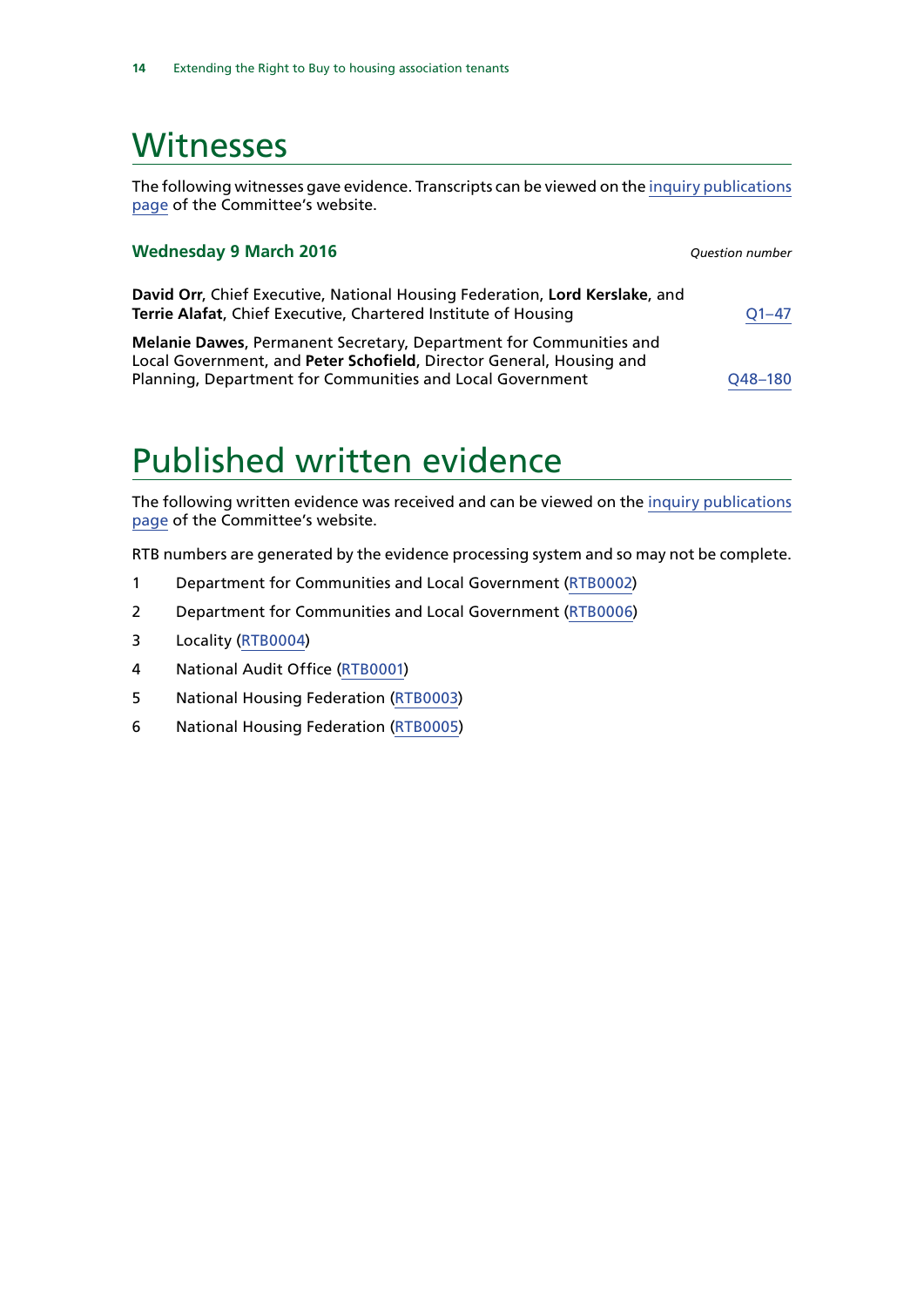## <span id="page-18-0"></span>List of Reports from the Committee during the current Parliament

All publications from the Committee are available on the [publications page](http://www.parliament.uk/business/committees/committees-a-z/commons-select/public-accounts-committee/publications/) of the Committee's website.

The reference number of the Government's response to each Report is printed in brackets after the HC printing number.

#### **Session 2015–16**

| <b>First Report</b>     | Financial sustainability of police forces in England<br>and Wales                         | <b>HC 288</b><br>(Cm 9170) |
|-------------------------|-------------------------------------------------------------------------------------------|----------------------------|
| <b>Second Report</b>    | Disposal of public land for new homes                                                     | <b>HC 289</b><br>(Cm 9170) |
| <b>Third Report</b>     | Funding for disadvantaged pupils                                                          | <b>HC 327</b><br>(Cm 9170) |
| Fourth Report           | <b>Fraud and Error Stocktake</b>                                                          | <b>HC 394</b><br>(Cm 9190) |
| <b>Fifth Report</b>     | Care leavers' transition to adulthood                                                     | <b>HC 411</b><br>(Cm 9190) |
| Sixth Report            | HM Revenue & Customs performance 2014-15                                                  | <b>HC 393</b><br>(Cm 9190) |
| Seventh Report          | Devolving responsibilities to cities in England: Wave<br>1 City Deals                     | <b>HC 395</b><br>(Cm 9190) |
| Eighth Report           | The Government's funding of Kids Company                                                  | <b>HC 504</b><br>(Cm 9190) |
| Ninth Report            | Network Rail's: 2014-2019 investment programme                                            | <b>HC 473</b><br>(Cm 9220) |
| <b>Tenth Report</b>     | Care Act first-phase reforms and local government<br>new burdens                          | <b>HC 412</b><br>(Cm 9220) |
| <b>Eleventh Report</b>  | Strategic financial management of the Ministry of<br>Defence and Military flying training | <b>HC 391</b><br>(Cm 9220) |
| <b>Twelfth Report</b>   | <b>Care Quality Commission</b>                                                            | <b>HC 501</b><br>(Cm 9220) |
| Thirteenth Report       | Overseeing financial sustainability in the further<br>education sector                    | <b>HC 414</b><br>(Cm 9220) |
| Fourteenth Report       | <b>General Practice Extraction Service</b>                                                | <b>HC 503</b><br>(Cm 9220) |
| <b>Fifteenth Report</b> | Economic regulation in the water sector                                                   | <b>HC 505</b><br>(Cm 9237) |
| Sixteenth Report        | Sale of Eurostar                                                                          | <b>HC 564</b><br>(Cm 9237) |
| Seventeenth Report      | Management of adult diabetes services in the NHS:<br>progress review                      | <b>HC 563</b><br>(Cm 9237) |